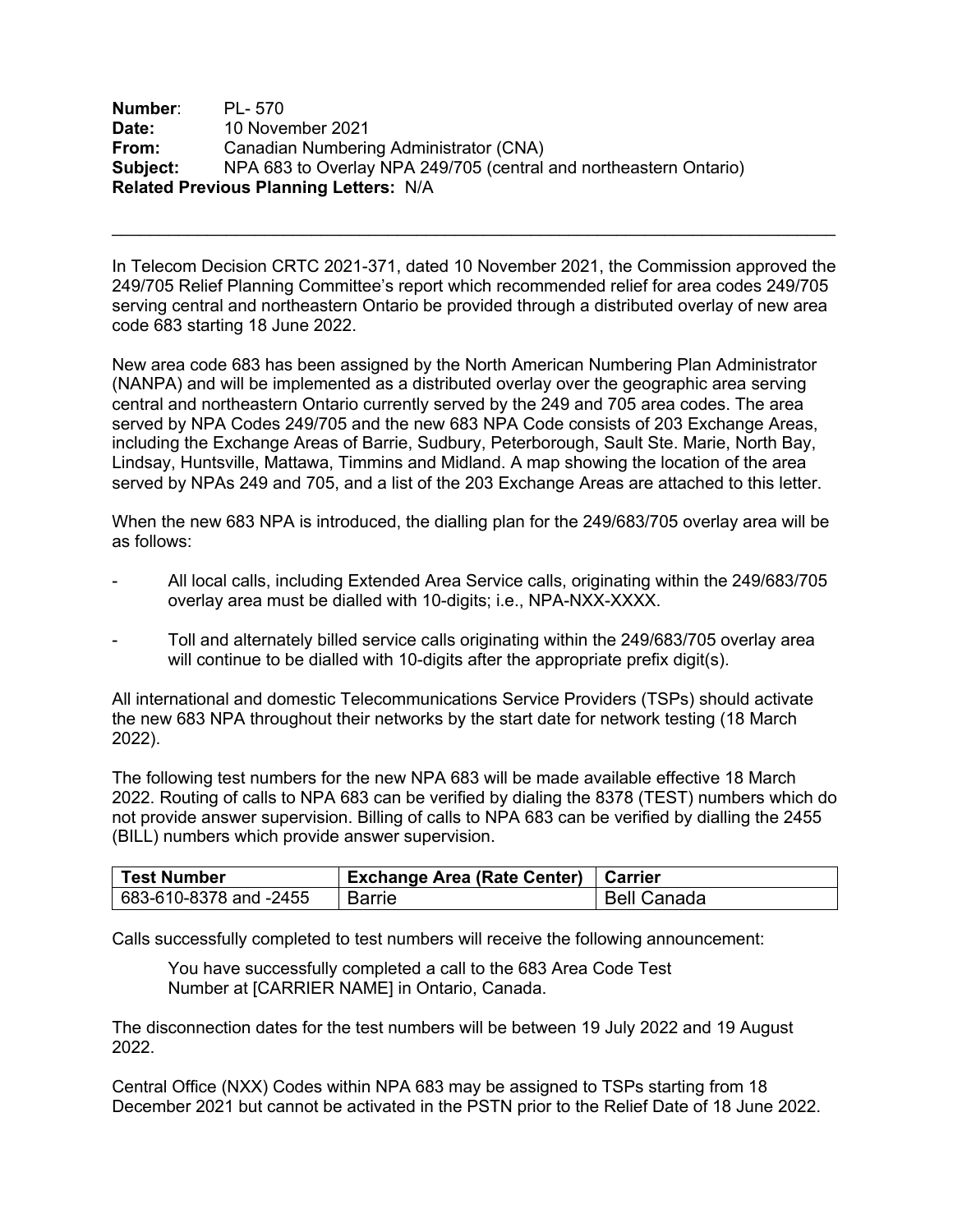General questions about this relief activity may be directed to Suresh Khare or Kelly T. Walsh, of the Canadian Numbering Administrator (CNA), at 613-702-0016. Specific questions related to telecommunications services and network routing should be directed to the appropriate TSP.

**Attachments**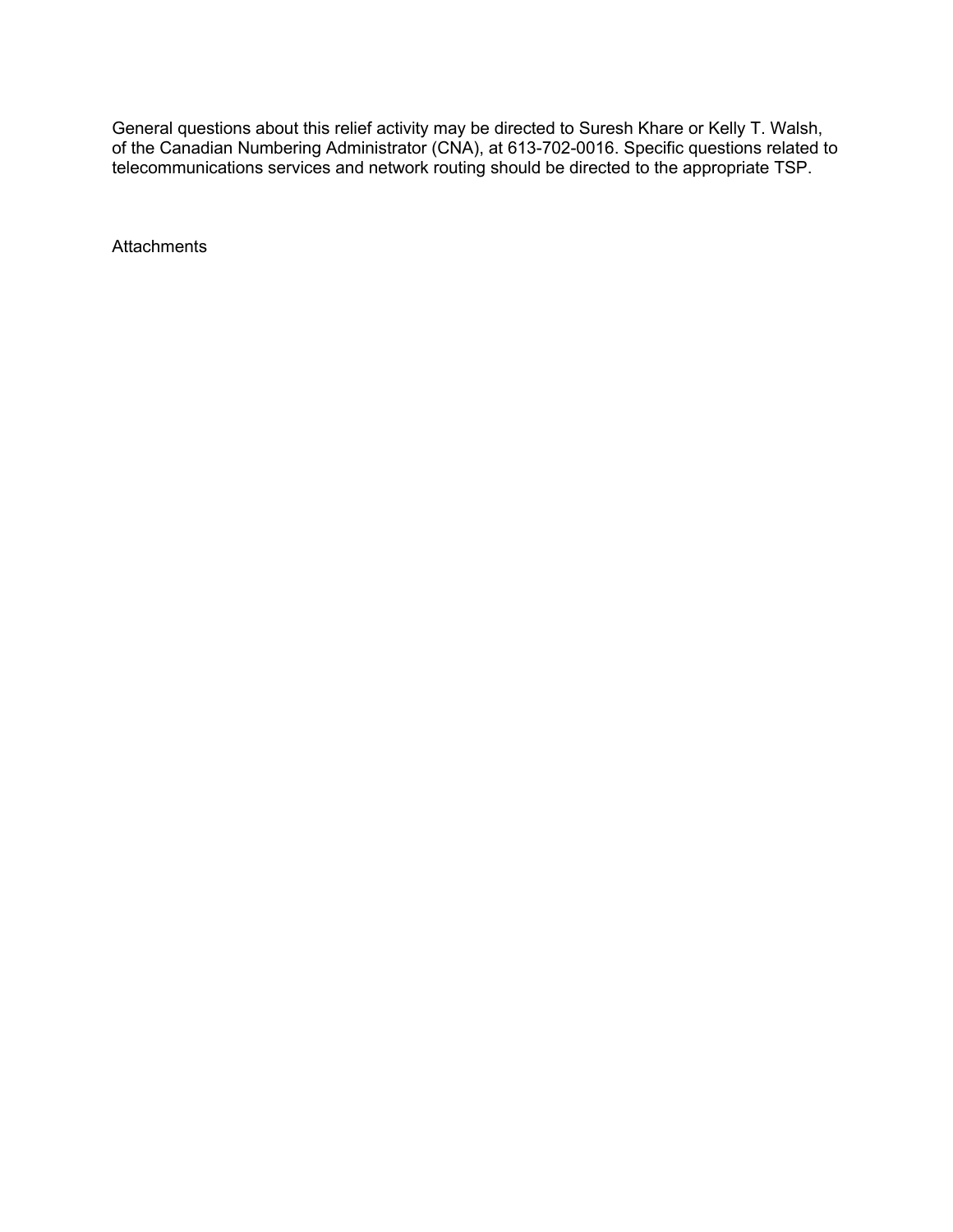#### **Map of the 249/705 area**

(After relief the NPA 249/705 area will be the NPA 249/683/705 area)

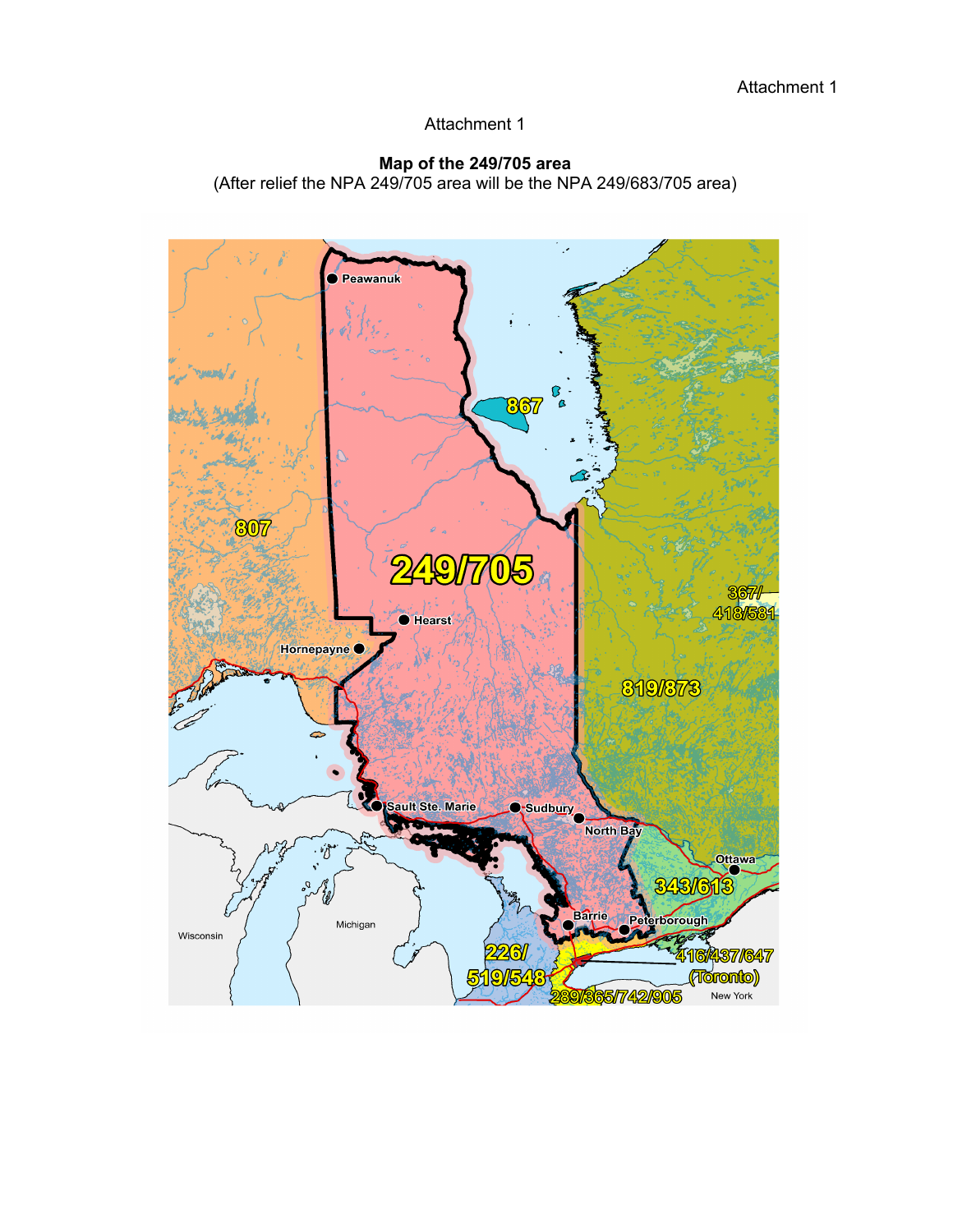## **Exchange Areas in NPA 249/683/705**

| <b>NPA 249/683/705</b><br><b>Exchange Areas</b> |  |  |
|-------------------------------------------------|--|--|
| Abitibi Canyon                                  |  |  |
| Alban                                           |  |  |
| Algoma Mills                                    |  |  |
| <b>Algonquin Park</b>                           |  |  |
| Alliston                                        |  |  |
| Apsley                                          |  |  |
| Attawapiskat                                    |  |  |
| Azilda                                          |  |  |
| Bailieboro                                      |  |  |
| $\overline{B}$ ala                              |  |  |
| Barrie                                          |  |  |
| Batchawana Bay                                  |  |  |
| <b>Baysville</b>                                |  |  |
| <b>Beaverton</b>                                |  |  |
| Bethany                                         |  |  |
| Biscotasing                                     |  |  |
| <b>Blezard Valley</b>                           |  |  |
| <b>Blind River</b>                              |  |  |
| <b>Bluewater</b>                                |  |  |
| Bobcaygeon                                      |  |  |
| <b>Bonfield</b>                                 |  |  |
| Borden-Angus                                    |  |  |
| Bracebridge                                     |  |  |
| <b>Brechin</b>                                  |  |  |
| Bridgenorth                                     |  |  |
| <b>Britt</b>                                    |  |  |
| <b>Bruce Mines</b>                              |  |  |
| <b>Buckhorn</b>                                 |  |  |
| <b>Burk's Falls</b>                             |  |  |
| <b>Burleigh Falls</b>                           |  |  |
| Callander                                       |  |  |
| Calstock                                        |  |  |
| Cambray                                         |  |  |
| Cameron                                         |  |  |
| Campbellford                                    |  |  |
| Cannington                                      |  |  |
| <u>Capreol</u>                                  |  |  |
| <u>Carnarvon</u><br>Cartier                     |  |  |
|                                                 |  |  |
| Cavan<br>Chapleau                               |  |  |
| Chelmsford                                      |  |  |
| Christian Island                                |  |  |
|                                                 |  |  |

| NPA 249/683/705<br><b>Exchange Areas</b> | NPA 249/683/705<br><b>Exchange Areas</b> |
|------------------------------------------|------------------------------------------|
| Abitibi Canyon                           | Chub Lake                                |
| Alban                                    | Cobalt                                   |
| Algoma Mills                             | Coboconk                                 |
| Algonquin Park                           | Cochrane                                 |
| Alliston                                 | Coldwater                                |
| Apsley                                   | Collingwood                              |
| <b>Attawapiskat</b>                      | Coniston                                 |
| Azilda                                   | Connaught                                |
| Bailieboro                               | Cookstown                                |
| Bala                                     | Creemore                                 |
| Barrie                                   | <b>Desbarats</b>                         |
| Batchawana Bay                           | <b>Deux Rivieres</b>                     |
| <b>Baysville</b>                         | <b>Dokis</b>                             |
| <b>Beaverton</b>                         | Dorset                                   |
| Bethany                                  | <b>Dubreuilville</b>                     |
| Biscotasing                              | Dunsford                                 |
| <b>Blezard Valley</b>                    | Dwight                                   |
| <b>Blind River</b>                       | Earlton                                  |
| <b>Bluewater</b>                         | Echo Bay                                 |
| Bobcaygeon                               | <b>Elk Lake</b>                          |
| <b>Bonfield</b>                          | <b>Elliot Lake</b>                       |
| Borden-Angus                             | Elmvale                                  |
| Bracebridge                              | Emsdale                                  |
| <b>Brechin</b>                           | Englehart                                |
| Bridgenorth                              | Espanola                                 |
| <b>Britt</b>                             | Estaire                                  |
| <b>Bruce Mines</b>                       | Fauquier                                 |
| <b>Buckhorn</b>                          | <b>Fenelon Falls</b>                     |
| <b>Burk's Falls</b>                      | Field                                    |
| <b>Burleigh Falls</b>                    | Foleyet                                  |
| Callander                                | Fort Albany                              |
| Calstock                                 | Garson                                   |
| Cambray                                  | Gogama                                   |
| Cameron                                  | Gooderham                                |
| Campbellford                             | Gore Bay                                 |
| Cannington                               | Goulais                                  |
| Capreol                                  | Gowganda                                 |
| Carnarvon                                | Gravenhurst                              |
| Cartier                                  | Haileybury                               |
| Cavan                                    | Haliburton                               |
| Chapleau                                 | Hanmer                                   |
| Chelmsford                               | Hastings                                 |
| Christian Island                         | Havelock                                 |
|                                          |                                          |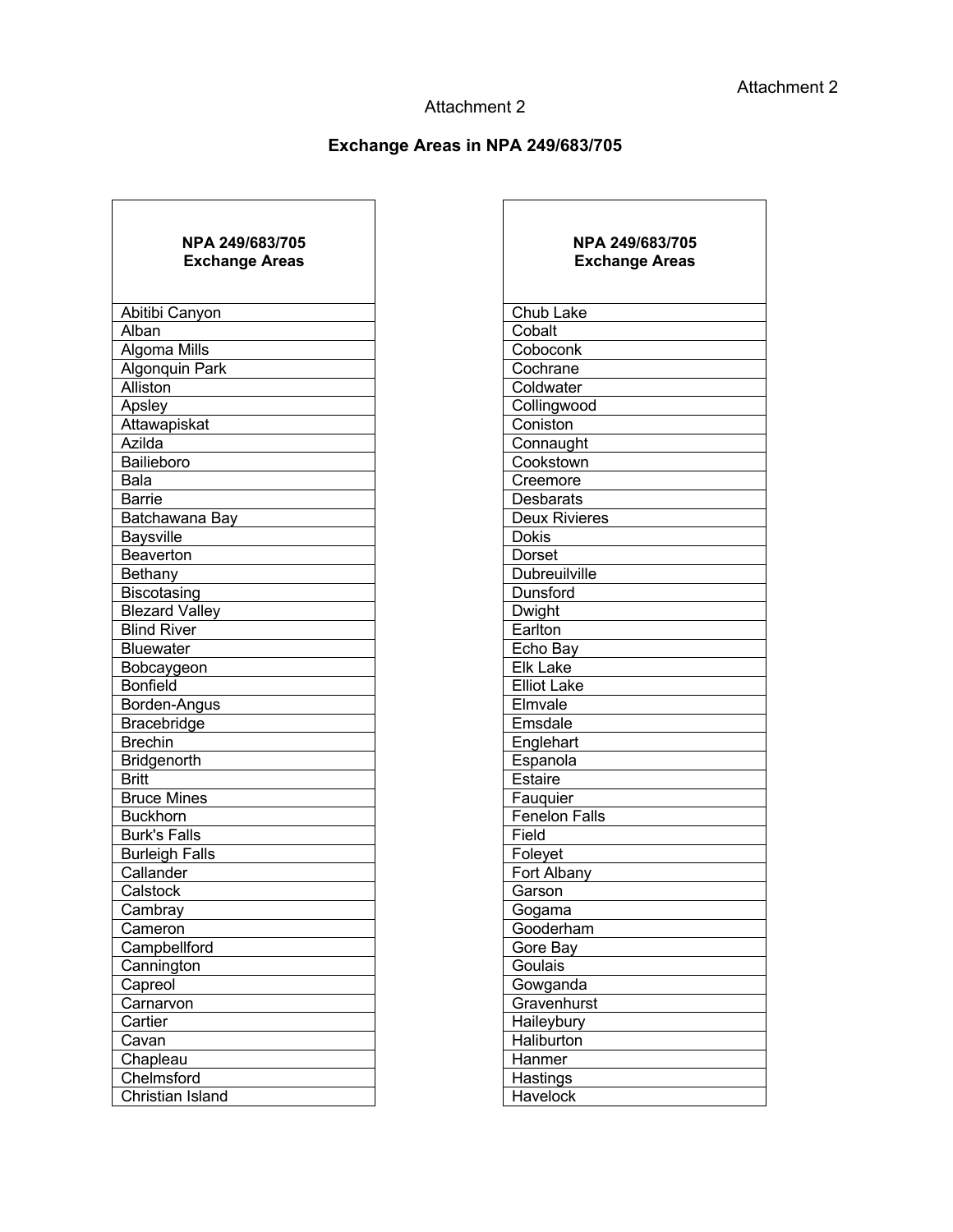#### **NPA 249/683/705 Exchange Areas**

| <b>Hawk Junction</b>     |
|--------------------------|
| Hearst                   |
| Honey Harbour            |
| <b>Huntsville</b>        |
| Iron Bridge              |
| Iroquois Falls AP        |
| Iroquois Falls NT        |
| Kamiskotia               |
| Kapuskasing              |
| Kashechewan              |
| Keene                    |
| Killarney                |
| Kinmount                 |
| Kirkfield                |
| <b>Kirkland Lake</b>     |
| Lafontaine               |
| Lakefield                |
| Larder Lake              |
| Latchford                |
| Lefroy                   |
| Levack                   |
| Lindsay                  |
| Little Britain           |
| Little Current           |
| Lively                   |
| Mactier                  |
| Magnetawan               |
| Manitowaning/Wikwemikong |
| Markstay                 |
| Marten River             |
| Massey                   |
| Matachewan               |
| Matheson                 |
| Mattawa                  |
| Mattice                  |
| McKellar                 |
| Midland                  |
| <b>Milford Bay</b>       |
|                          |
| Millbrook                |
| Mindemoya                |
| Minden                   |
| Missanabie               |
| Moonbeam                 |
| Moonstone                |
| Moose Factory            |
| Moosonee                 |
| Nephton                  |
| New Liskeard<br>Nobel    |

| <b>NPA 249/683/705</b><br><b>Exchange Areas</b> |
|-------------------------------------------------|
| Noelville                                       |
| North Bay                                       |
| Norwood                                         |
| Oakwood                                         |
| Oba                                             |
| Omemee                                          |
| Opasatika                                       |
| Ophir                                           |
| Orillia                                         |
| Oro                                             |
| <b>Otter Lake</b>                               |
| Parry Sound                                     |
| Peawanuck                                       |
| Pefferlaw                                       |
| Penetanguishene                                 |
| Peterborough                                    |
| <b>Pineal Lake</b>                              |
| Pointe Au Baril                                 |
| Port Carling                                    |
| Port Loring                                     |
| <b>Port McNicoll</b>                            |
| Port Sydney                                     |
| Powassan                                        |
| Ramore                                          |
| Ramsay                                          |
| Redbridge                                       |
| Restoule                                        |
| Rosseau                                         |
| Sault Ste. Marie                                |
| Searchmont                                      |
| Sebright                                        |
| Severn Bridge<br>Silverwater                    |
| <b>Smooth Rock Falls</b>                        |
|                                                 |
| South Porcupine<br>South River                  |
| Spanish                                         |
| Sprucedale                                      |
| St. Charles                                     |
| St. Joseph Island                               |
| Stayner                                         |
| Stroud                                          |
| <b>Sturgeon Falls</b>                           |
| Sudbury                                         |
| Sultan                                          |
|                                                 |
|                                                 |
| Sunderland                                      |
| Sundridge<br>Swastika                           |